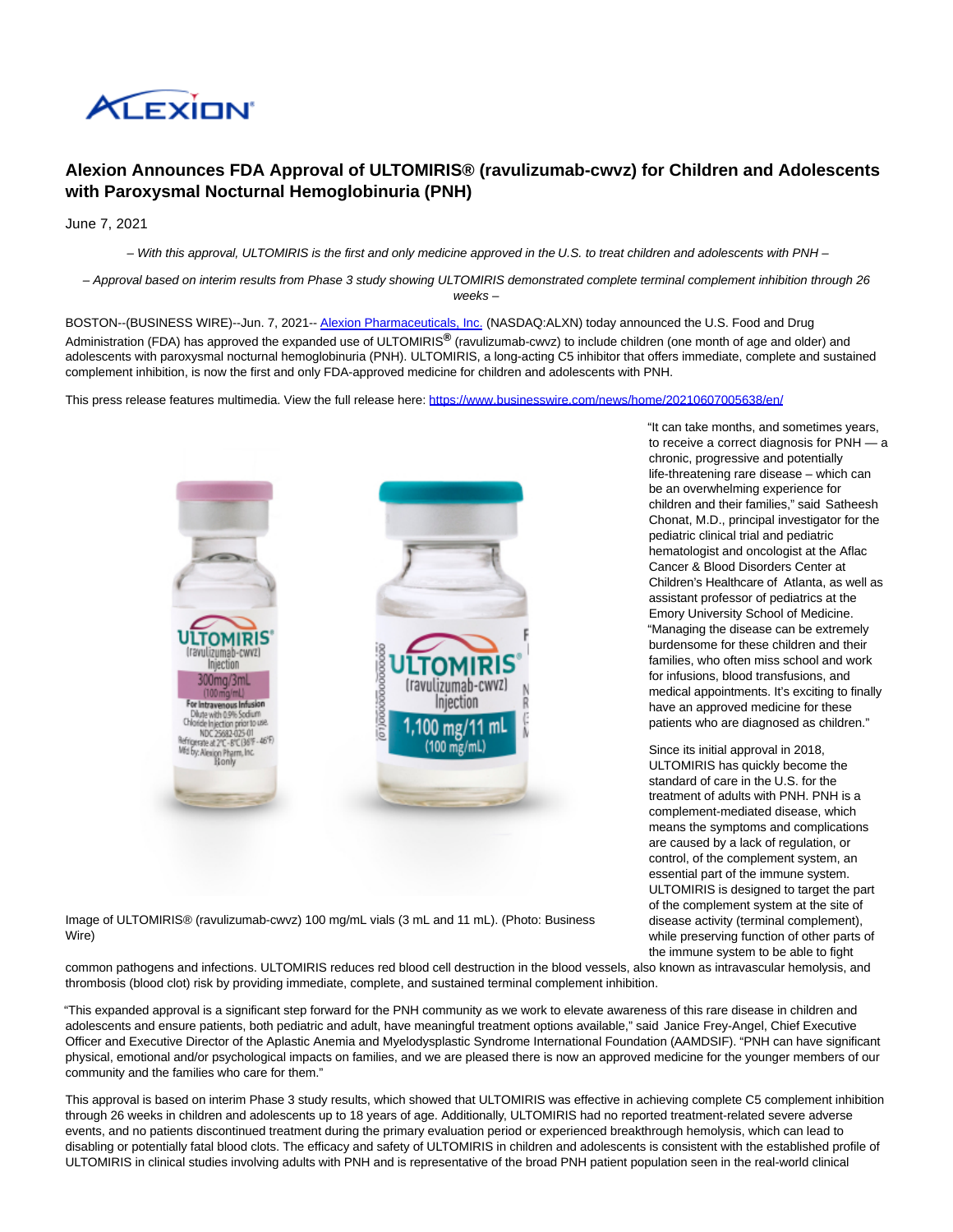setting. The results of the pediatric study continue to demonstrate Alexion's commitment to treating complement-mediated diseases, which spans more than 17 clinical trials – including the largest pediatric and adult trials in PNH completed to date – and over 60,000 patient-years of trial and real-world data, across more than 50 countries. Data from the interim analysis will be presented as an e-poster during the European Hematology Association 2021 Virtual Congress and will be made available on the congress website on June 11, 2021 at 9:00 a.m. CEST (3:00 a.m. EDT).

"PNH can have a profound impact on a child's development and quality of life. With its established safety and efficacy profile, ULTOMIRIS has the potential to transform the lives of children and adolescents suffering from this devastating rare disease," said John Orloff, M.D., Executive Vice President and Head of Research and Development at Alexion. "We are inspired by the bravery and resilience of the children and adolescents, as well as their families, who participated in the study, and we are grateful for their commitment — as well as that of the trial investigators — to advancing the understanding of PNH and disease management in younger people. We also appreciate the sense of urgency shown by regulators in prioritizing reviewing and approving the first treatment in the U.S. for children and adolescents with PNH."

Alexion plans to make ULTOMIRIS available to pediatric patients in the U.S. immediately. A regulatory filing for ULTOMIRIS in pediatric patients with PNH is under review in the European Union (EU).

# **About Paroxysmal Nocturnal Hemoglobinuria (PNH)**

PNH is a serious ultra-rare blood disorder with devastating consequences. It is characterized by the destruction of red blood cells, which is also referred to as hemolysis. PNH occurs when the complement system—a part of the body's immune system—over-responds, leading the body to attack its own red blood cells. PNH often goes unrecognized, with delays in diagnosis from one to more than five years. Patients with PNH may experience a range of symptoms, such as fatigue, difficulty swallowing, shortness of breath, abdominal pain, erectile dysfunction, dark-colored urine and anemia. The most devastating consequence of chronic hemolysis is the formation of blood clots, which can occur in blood vessels throughout the body, damage vital organs, and potentially lead to premature death. The prognosis of PNH can be poor in many cases, so a timely and accurate diagnosis — in addition to appropriate treatment — is critical to improving patient outcomes.

# **About ULTOMIRIS®**

ULTOMIRIS<sup>®</sup> (ravulizumab-cwvz) is the first and only long-acting C5 complement inhibitor. The medication works by inhibiting the C5 protein in the terminal complement cascade, a part of the body's immune system. When activated in an uncontrolled manner, the complement cascade over-responds, leading the body to attack its own healthy cells. ULTOMIRIS is administered intravenously every eight weeks or, for pediatric patients less than 20 kg, every four weeks, following a loading dose. ULTOMIRIS is approved in the United States (U.S.) for the treatment of adults and children (one month of age and older) with paroxysmal nocturnal hemoglobinuria (PNH), as well as in the European Union (EU) and Japan as a treatment for adults with PNH. It is also approved in the U.S. and Japan for atypical hemolytic uremic syndrome (aHUS) to inhibit complementmediated thrombotic microangiopathy (TMA) in adult and pediatric (one month of age and older) patients, as well as in the EU for the treatment of adults and children with a body weight of at least 10 kg with aHUS. To learn more about the regulatory status of ULTOMIRIS in the countries that we serve, please visi[t www.alexion.com.](https://cts.businesswire.com/ct/CT?id=smartlink&url=http%3A%2F%2Fwww.alexion.com&esheet=52438916&newsitemid=20210607005638&lan=en-US&anchor=www.alexion.com&index=2&md5=d76cd3f07d993b607ee83635ca2a9f44)

# **INDICATIONS & IMPORTANT SAFETY INFORMATION for ULTOMIRIS® (ravulizumab-cwvz)**

## **INDICATIONS**

# **What is ULTOMIRIS?**

ULTOMIRIS is a prescription medicine used to treat:

- adults and children 1 month of age and older with a disease called Paroxysmal Nocturnal Hemoglobinuria (PNH).
- adults and children 1 month of age and older with a disease called atypical Hemolytic Uremic Syndrome (aHUS). ULTOMIRIS is not used in treating people with Shiga toxin E. coli related hemolytic uremic syndrome (STEC-HUS).

It is not known if ULTOMIRIS is safe and effective in children younger than 1 month of age.

## **IMPORTANT SAFETY INFORMATION**

## **What is the most important information I should know about ULTOMIRIS?**

## **ULTOMIRIS is a medicine that affects your immune system and can lower the ability of your immune system to fight infections.**

- ULTOMIRIS increases your chance of getting serious and life-threatening meningococcal infections that may quickly become life-threatening and cause death if not recognized and treated early.
- 1. You must receive meningococcal vaccines at least 2 weeks before your first dose of ULTOMIRIS if you are not vaccinated.
- 2. If your doctor decided that urgent treatment with ULTOMIRIS is needed, you should receive meningococcal vaccination as soon as possible.
- If you have not been vaccinated and ULTOMIRIS therapy must be initiated immediately, you should also receive 2 weeks 3. of antibiotics with your vaccinations.
- If you had a meningococcal vaccine in the past, you might need additional vaccination. Your doctor will decide if you need 4. additional vaccination.
- Meningococcal vaccines reduce but do not prevent all meningococcal infections. Call your doctor or get emergency 5. medical care right away if you get any of these signs and symptoms of a meningococcal infection: headache with nausea or vomiting, headache and fever, headache with a stiff neck or stiff back, fever, fever and a rash, confusion, muscle aches with flu-like symptoms and eyes sensitive to light.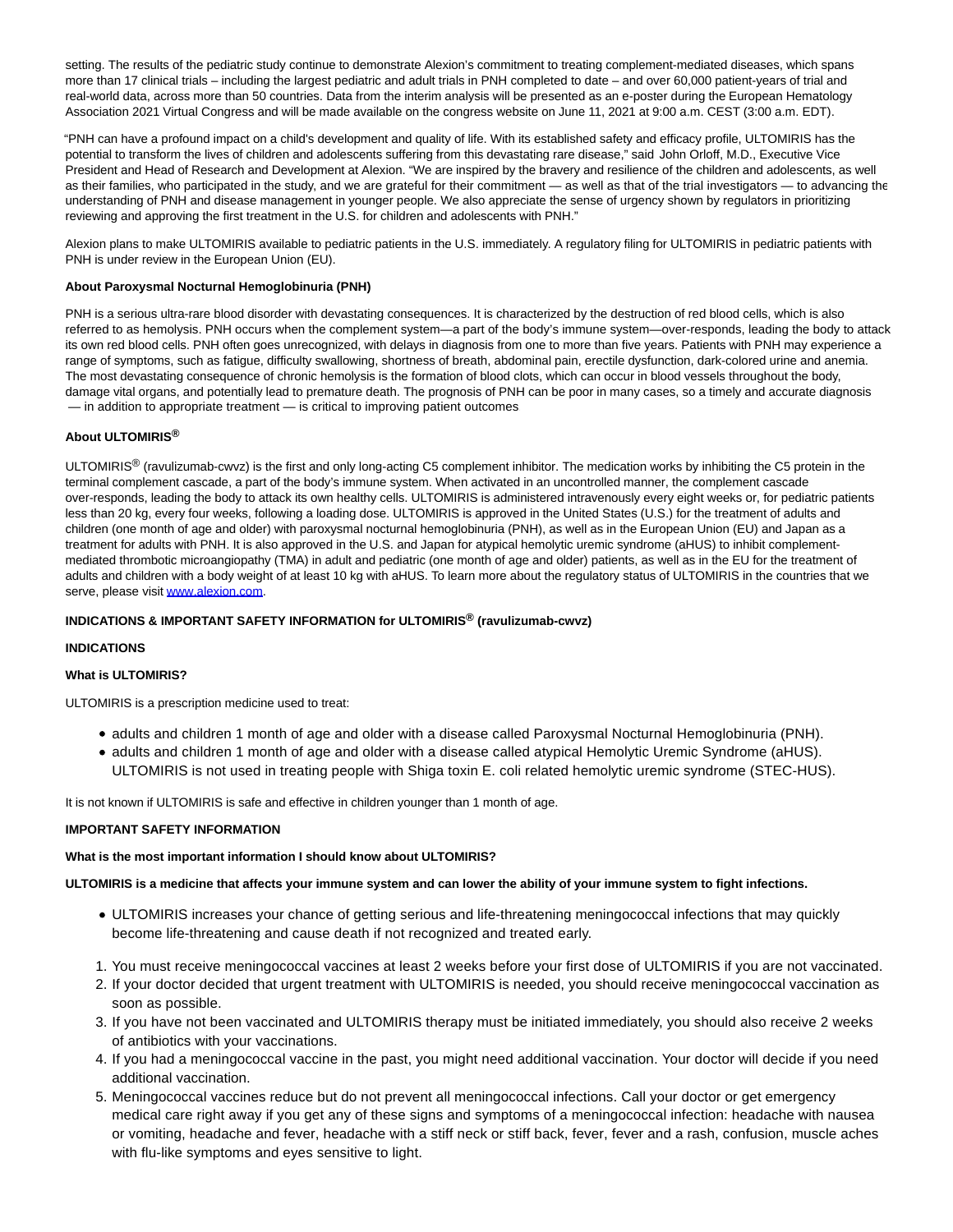**Your doctor will give you a Patient Safety Card about the risk of meningococcal infection.** Carry it with you at all times during treatment and for 8 months after your last ULTOMIRIS dose. It is important to show this card to any doctor or nurse to help them diagnose and treat you quickly.

**ULTOMIRIS is only available through a program called the ULTOMIRIS REMS.** Before you can receive ULTOMIRIS, your doctor must: enroll in the ULTOMIRIS REMS program; counsel you about the risk of meningococcal infection; give you information and a **Patient Safety Card** about the symptoms and your risk of meningococcal infection (as discussed above); and make sure that you are vaccinated with a meningococcal vaccine, and if needed, get revaccinated with the meningococcal vaccine. Ask your doctor if you are not sure if you need to be revaccinated.

**ULTOMIRIS may also increase the risk of other types of serious infections.** Make sure your child receives vaccinations against Streptococcus pneumoniae and Haemophilis influenzae type b (Hib) if treated with ULTOMIRIS. Call your doctor right away if you have any new signs or symptoms of infection.

#### **Who should not receive ULTOMIRIS?**

**Do not** receive ULTOMIRIS if you have a meningococcal infection or have not been vaccinated against meningococcal infection unless your doctor decides that urgent treatment with ULTOMIRIS is needed.

**Before you receive ULTOMIRIS, tell your doctor about all of your medical conditions, including if you:** have an infection or fever, are pregnant or plan to become pregnant, and are breastfeeding or plan to breastfeed. It is not known if ULTOMIRIS will harm your unborn baby or if it passes into your breast milk. You should not breastfeed during treatment and for 8 months after your final dose of ULTOMIRIS.

**Tell your doctor about all the vaccines you receive and medicines you take,** including prescription and over-the-counter medicines, vitamins, and herbal supplements which could affect your treatment.

**If you have PNH and you stop receiving ULTOMIRIS, your doctor will need to monitor you closely for at least 16 weeks after you stop ULTOMIRIS. Stopping ULTOMIRIS may cause breakdown of your red blood cells due to PNH. Symptoms or problems that can happen due to red blood cell breakdown include:** drop in your red blood cell count**,** tiredness**,** blood in your urine**,** stomach-area (abdomen) pain**,** shortness of breath**,** blood clots**,** trouble swallowing, and erectile dysfunction (ED) in males.

**If you have aHUS, your doctor will need to monitor you closely for at least 12 months after stopping treatment for signs of worsening aHUS or problems related to a type of abnormal clotting and breakdown of your red blood cells called thrombotic microangiopathy (TMA). Symptoms or problems that can happen with TMA may include:** confusion or loss of consciousness, seizures, chest pain (angina), difficulty breathing and blood clots or stroke.

## **What are the possible side effects of ULTOMIRIS?**

**ULTOMIRIS can cause serious side effects including infusion-related reactions.** Symptoms of an infusion-related reaction with ULTOMIRIS may include lower back pain, feeling faint or discomfort in your arms or legs. Tell your doctor or nurse right away if you develop these symptoms, or any other symptoms during your ULTOMIRIS infusion that may mean you are having a serious infusion reaction, including: chest pain, trouble breathing or shortness of breath, swelling of your face, tongue, or throat, and feel faint or pass out.

#### **The most common side effects of ULTOMIRIS in people treated for PNH are upper respiratory tract infection and headache.**

#### **The most common side effects of ULTOMIRIS in people with aHUS are upper respiratory tract infection, diarrhea, nausea, vomiting, headache, high blood pressure and fever.**

Tell your doctor about any side effect that bothers you or that does not go away. These are not all the possible side effects of ULTOMIRIS. For more information, ask your doctor or pharmacist. Call your doctor right away if you miss an ULTOMIRIS infusion or for medical advice about side effects. You may report side effects to FDA at 1-800-FDA-1088.

# **Please see the accompanying full [Prescribing Information and Medication Guide f](https://cts.businesswire.com/ct/CT?id=smartlink&url=https%3A%2F%2Falexion.com%2FDocuments%2Fultomiris_uspi&esheet=52438916&newsitemid=20210607005638&lan=en-US&anchor=Prescribing+Information+and+Medication+Guide&index=3&md5=3fd981ed808f5b51ea05d1651e337030)or ULTOMIRIS, including Boxed WARNING regarding serious and life-threatening meningococcal infections/sepsis.**

## **About Alexion**

Alexion is a global biopharmaceutical company focused on serving patients and families affected by rare diseases and devastating conditions through the discovery, development and commercialization of life-changing medicines. As a leader in rare diseases for more than 25 years, Alexion has developed and commercializes two approved complement inhibitors to treat patients with paroxysmal nocturnal hemoglobinuria (PNH) and atypical hemolytic uremic syndrome (aHUS), as well as the first and only approved complement inhibitor to treat anti-acetylcholine receptor (AchR) antibodypositive generalized myasthenia gravis (gMG) and neuromyelitis optica spectrum disorder (NMOSD). Alexion also has two highly innovative enzyme replacement therapies for patients with life-threatening and ultra-rare metabolic disorders, hypophosphatasia (HPP) and lysosomal acid lipase deficiency (LAL-D) as well as the first and only approved Factor Xa inhibitor reversal agent. In addition, the company is developing several mid-tolate-stage therapies, including a copper-binding agent for Wilson disease, an anti-neonatal Fc receptor (FcRn) antibody for rare Immunoglobulin G (IgG)-mediated diseases and an oral Factor D inhibitor as well as several early-stage therapies, including one for light chain (AL) amyloidosis, a second oral Factor D inhibitor and a third complement inhibitor. Alexion focuses its research efforts on novel molecules and targets in the complement cascade and its development efforts on hematology, nephrology, neurology, metabolic disorders, cardiology, ophthalmology and acute care. Headquartered in Boston, Massachusetts, Alexion has offices around the globe and serves patients in more than 50 countries. This press release and further information about Alexion can be found at: [www.alexion.com.](https://cts.businesswire.com/ct/CT?id=smartlink&url=http%3A%2F%2Fwww.alexion.com&esheet=52438916&newsitemid=20210607005638&lan=en-US&anchor=www.alexion.com&index=4&md5=acb4bb2c068f5ff1d54833b9d2db782d)

## [ALXN-P]

For patient or advocacy inquiries please contact *[patientadvocacy@alexion.com](mailto:patientadvocacy@alexion.com)*.

#### **Forward-Looking Statements**

This press release contains forward-looking statements that involve risks and uncertainties relating to future events and the future performance of Alexion and its products, including statements related to: the anticipated benefits of ULTOMIRIS for PNH patients (including children and adolescents);